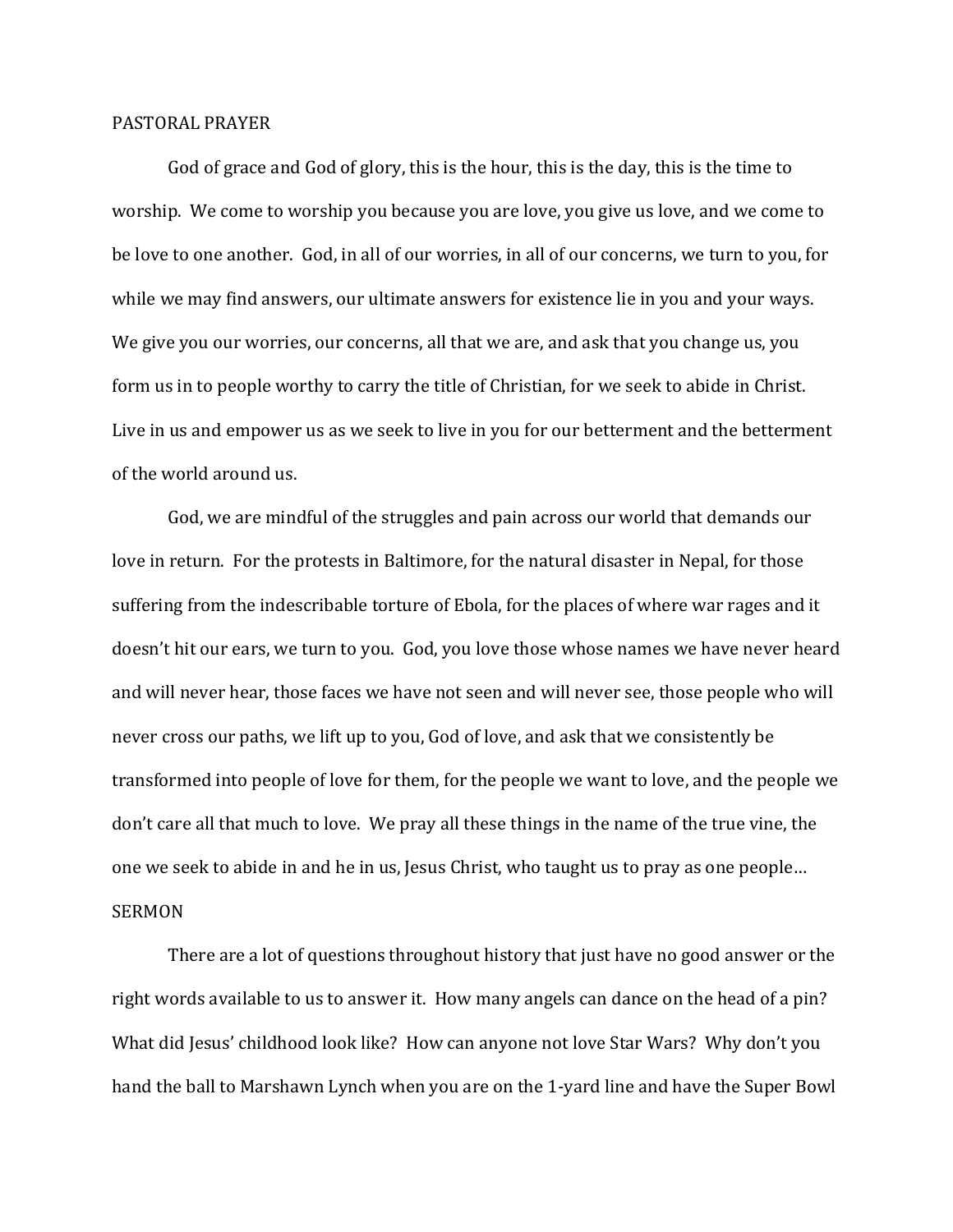hanging in the balance? Think about any time someone does something foolish and you ask them, "Why did you do that?" You can grasp at words, but there never is a good answer.

So, let's go to one of the biggest questions: the nature of God. Tell me who God is in one word. It's hard to, because what words we have seem useless. We struggle how to best say what our Creator is like. Some like to use positive or negative statements, as in God is this or God is not this. Each can draw us closer to God in different ways, but language ultimately fails us. Sure, we can throw out some buzzwords, but at the end of the day, they don't tell us much about how we can live fully in light of the Creator of the Universe. But God is not separated and completely different from us. There are two words that we use to talk about God: transcendent and imminent. That totally applies when we talk about the transcendent God, the God who is far up, beyond grasp and understanding. On the other hand, we have Jesus Christ, who was with us, who understands us, who loves us in a very real way because he was just as human as us while being God. He experienced what we do, and he lives among us in our experiences. This is the side of God who is very present and with us at all times, the immanent God. We experience God because God is not only transcendent but imminent. Sometimes our experiences tell us so much more than any statement or discussion. Perhaps we can learn more in how we experience the principles of God's nature than we can in using many adjectives.

In other words, God must be experienced. We know God by living as God commands because these are what God values, and experience is one of our greatest teachers in life. In that line of wisdom, I think that John 15 is one of the greatest passages about who God is and who we are in light of that because the imagery just can't be beaten. It uses the same word over and over: "abide," which is so multi-layered that it gives you the point when you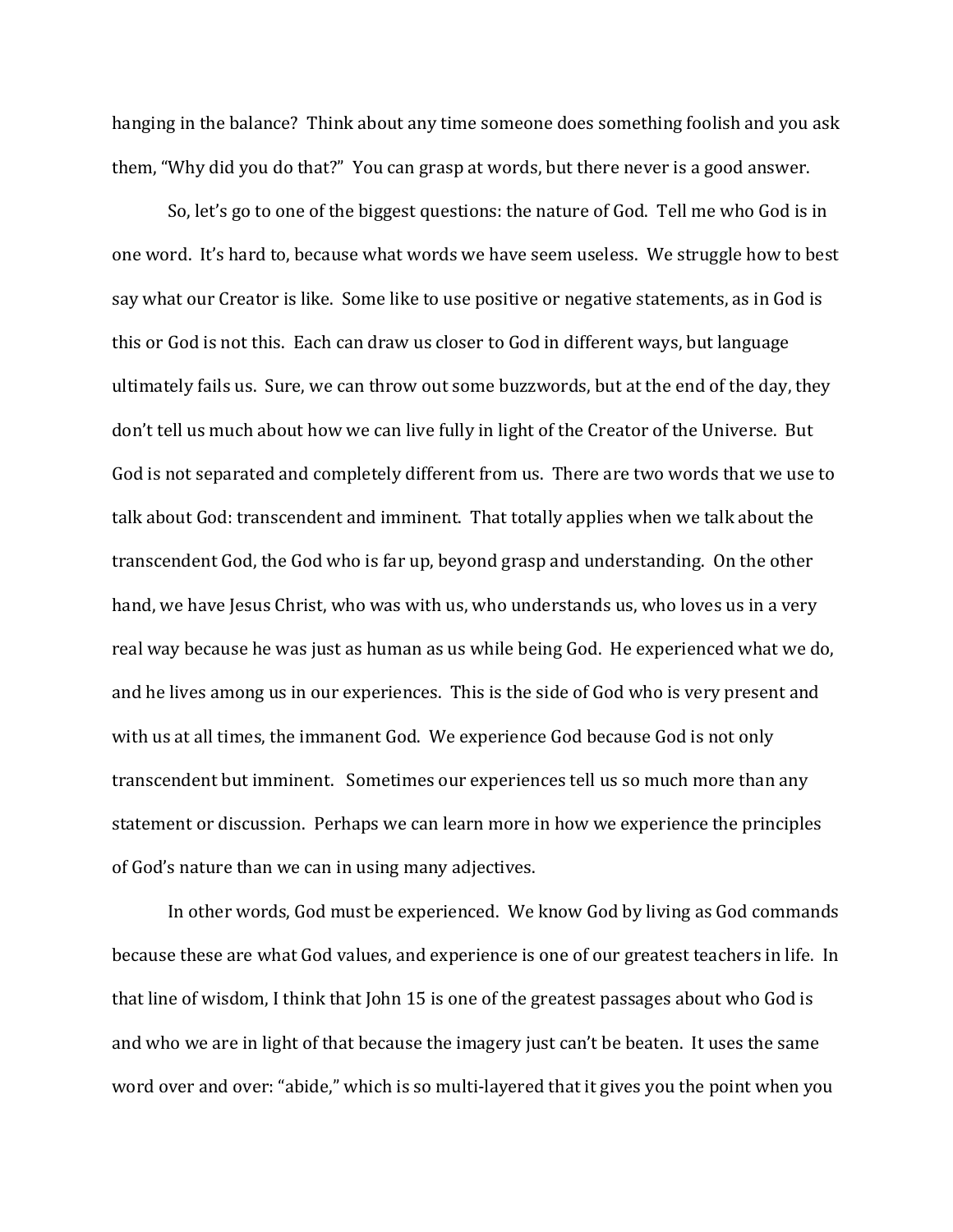sit with it. On the other hand, there is the passage from 1 John, which delves into the same topic as we've been exploring for the last few weeks: love, this time showing how love is the most greatest piece of God's character; God is love. It's time to come back to the source of it all, God as Creator and God in a human being, Jesus Christ, to really find the heart of the matter, as in these persons and their example is where we must abide. Let's look again at John and 1 John to see the character of God and how we must live it to get it.

Theologians and people of faith have agreed for centuries: we can't describe God in a word, but we can start to describe God's nature. Thanks to my teachings from Dr. Larry Graham at Iliff, the word I would use to describe God's nature first and foremost is "relationship," as he discusses in his book, "Discovering Images of God." God wants to be connected with us, and I hope vice versa. We say all the time how we do not exist apart from God. God is everywhere, even when we feel very far apart from God. But God is never away from us. God is with us in our waking and our sleeping, in our happiness and in our sadness, in our laughing and in our mourning, in our living and our dying. God is in relationship with us, and God is relationship. Let's face it, God's very nature IS relationship, connection with another, when you think about it. With that three-in-one trinity concept, we are talking about three persons sharing one nature in relationship with one another. When scripture says that we are "created in the image of God," I interpret that we are created for relationship with one another just as the members of the Trinity relate to one another. Because God is relationship, we are to be relationship also for our health and wellbeing. We are not alone in this world, and we cannot and should not be alone. It's been proven that when people are separated from human contact, they lose an essential part of themselves and become highly unwell. Children raised with loving human contact lose a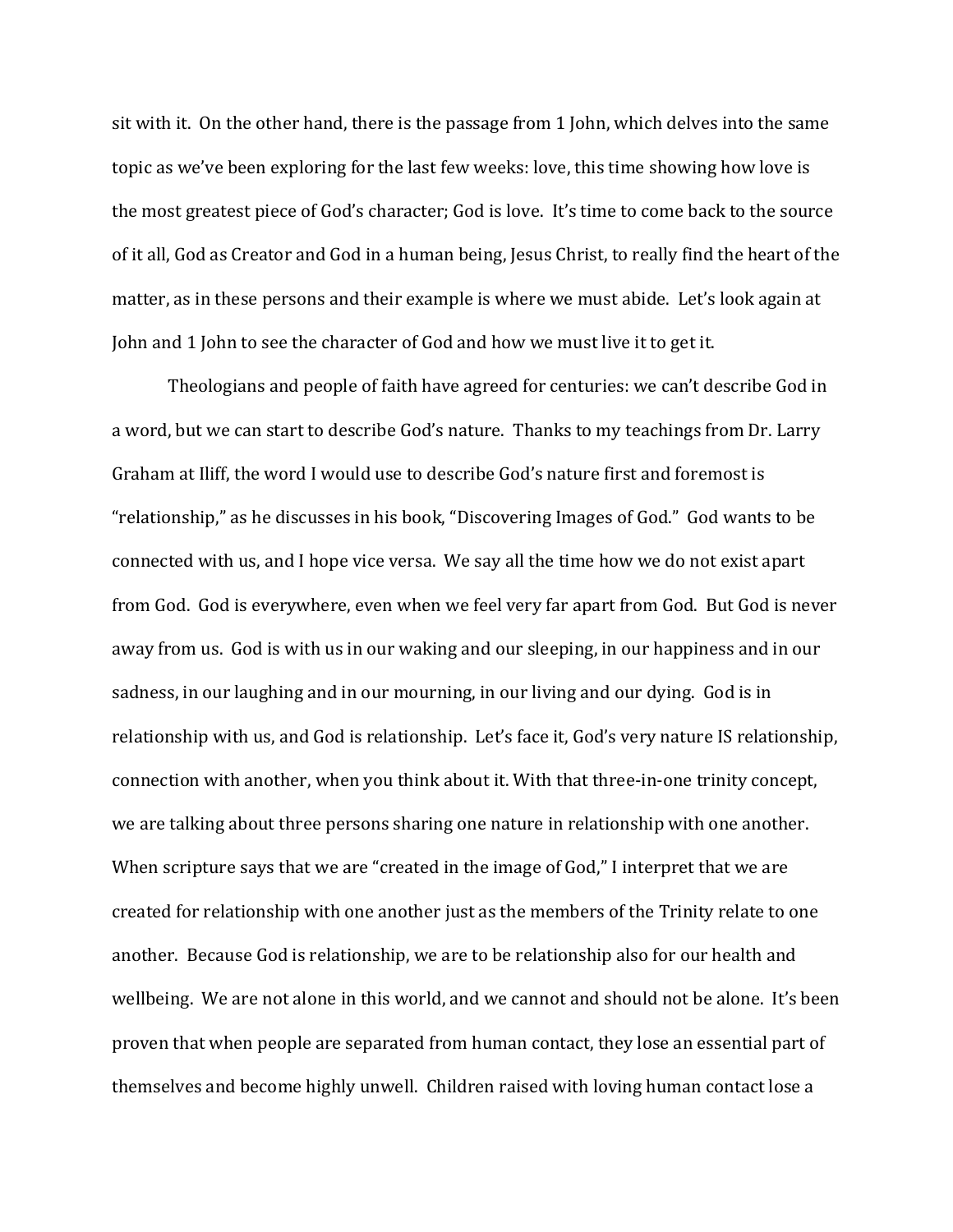crucial aspect of development. Bottom line is that we need one another, and we often become at our most sinful when we believe and do otherwise. We need relationship because it is who God is and who we are, created lovingly and blessedly in the image of God. We come here to relate to one another, to be in relationship with our neighbors, and we become a part of that grand scheme of God. When we relate to God and to one another, we partake in this essential part of God and something that we were created to do as well.

With relationship in mind, we can faithfully turn to our first scripture, because it is an awesome image of relationship. Jesus says in John 15, "I am the true vine, and my Father is the vine grower. He removes every branch in me that bears no fruit. Every branch that bears fruit he prunes to make it bear more fruit." The image is simple but effective: a branch off the vine that bears fruit or doesn't. It all depends if the branch is feeding off the vine. In other words, is the branch in relationship with the vine? Are they connected? Is it receiving nourishment? It begins with the simple verb "abide." Abiding means that there is mutuality; we need each other to thrive. Jesus needs us to be his hands and feet in this world, to be the face of his grace to all people. We need Jesus to live. Growth happens when the branch and the vine are in relationship with one another. If not, the vine grower does the best thing: remove the excess and let the growing vines have room to thrive.

When it does grow, it bears fruit. Like a vine, the Christian life is never an end in itself. What good is a vine if it doesn't bud and bear fruit? We believe in Christ not as an end in itself but that we may, in turn, affect lives for the Gospel of Jesus Christ. When Jesus calls us to bear fruit, it's the calling to grow to be more like him. Fruits are a good image, used throughout scripture. Galatians talks about the Fruits of the Spirit: Love, Joy, Peace, Patience, Kindness, Goodness, Faithfulness, Gentleness, and Self-control. This is what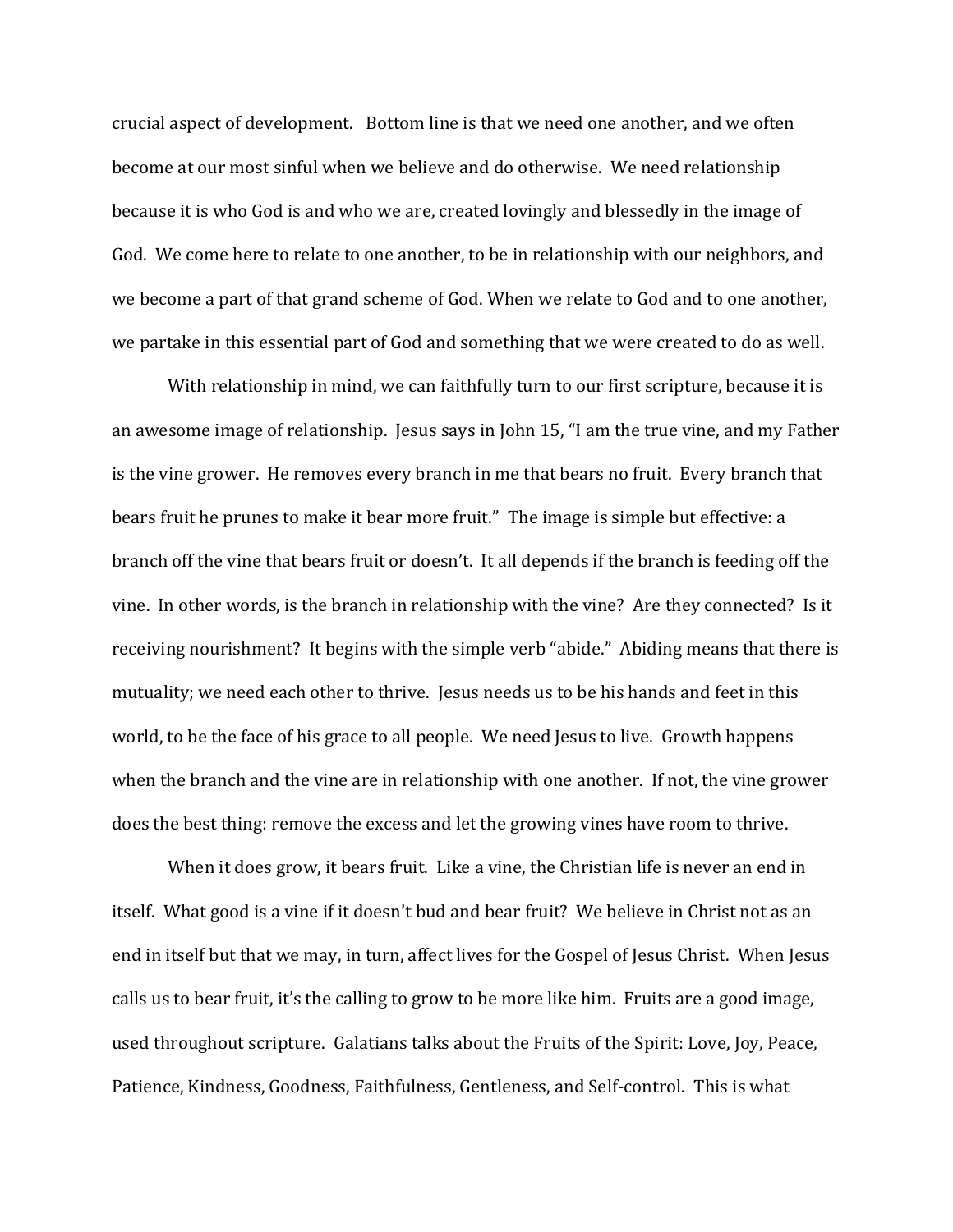abiding in the true vine looks like in our everyday lives. These are the qualities seen in the Lord Jesus Christ, and we, those who abide in that vine, come to live and learn. You know when the fruit of our lives is good and when it is sour. The podcast Sermon Brainwave lifts a good example of the tomato. A ripe tomato will be juicy, dark red, and flavorful when you bite into it. It's delicious, and you want more. When you have an unripe tomato, it might be light red or green, and it is acidic and sour. It downright tastes bad. The fruits of our lives are the same; we know from being with another if their fruits are more unripe than ripe.

The abuse of this passage comes in when we look at the easily misused passage: "Ask for whatever you wish, and it will be done for you." Well, God, I want a Bears Super Bowl Victory, a Dodge Viper, an advance viewing of Star Wars Episode VII, and lunch from Chipotle. In reality, my only possibility is lunch from Chipotle. What this passage is trying to say is that when we "ask for whatever you wish," we are asking in the spirit of God's intentions and God's path, those things that will help us be only more fruitful. These are things that we wish for corresponding with the path to discipleship, not our own ends. After all, contrary to the world's beliefs, being a Christian doesn't mean that we deposit our prayers in the great Vending Machine in the sky and ask for some heavenly refreshment. Our self-centered desires become secondary to following the path of discipleship.

But 1 John gives this a new slant on relationship. Relationship has to have some meat to it, something that keeps it growing from simple small talk. We keep coming back to this important book because it defines something that is primary, of the greatest importance to what we do here and why we are here: love. The book takes a turn that gives everything else its structure: God is love. We love because God is love. It lifts the greatest example of love: sending God's son to earth and the sacrifice of that gift. What the true vine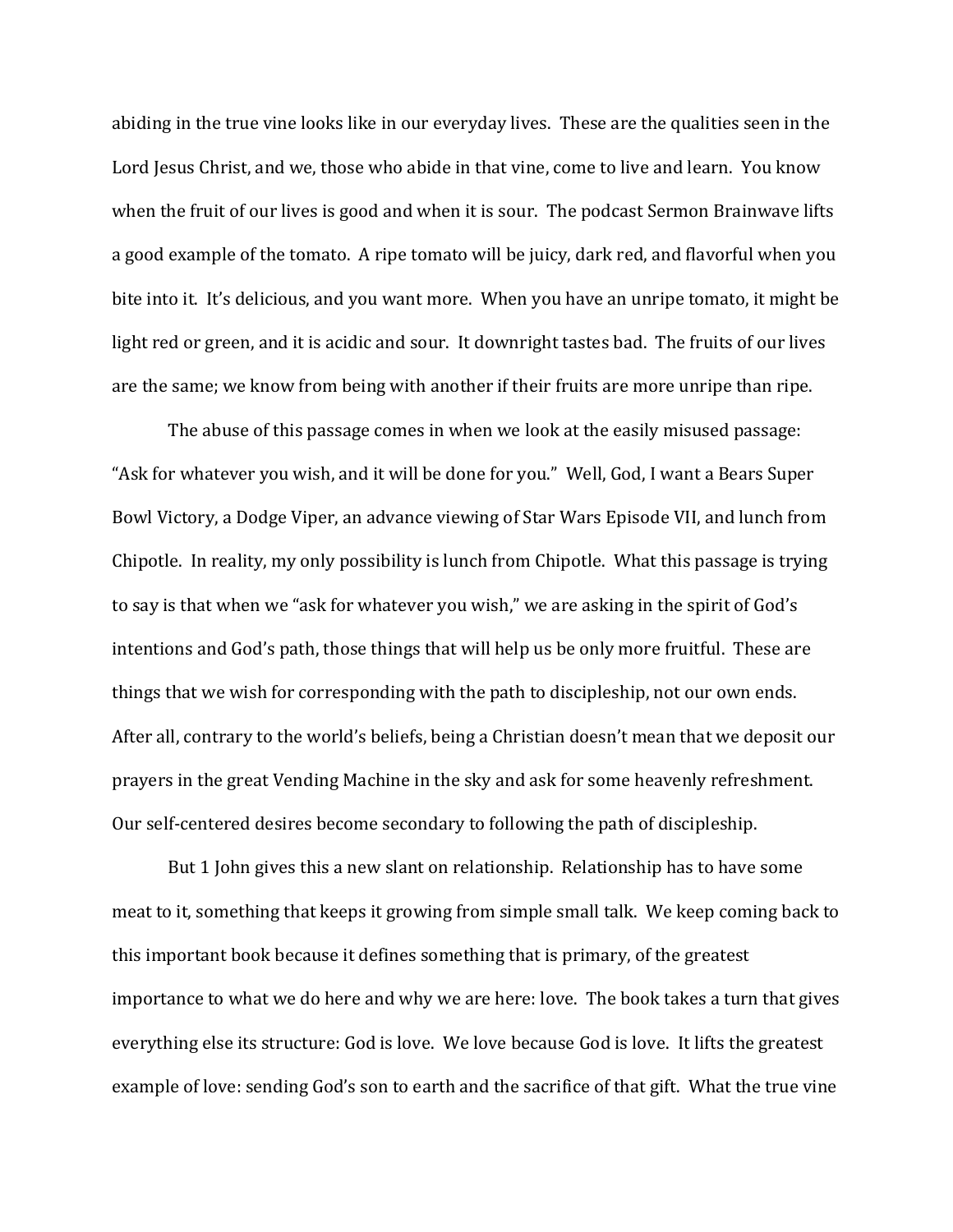takes in as nourishment, it feeds to the branches, and that is nothing less than love. "Beloved, since God loved us so much, we also ought to love one another."

Not only should we love one another, we have a litmus test for faithfulness from scripture: "No one has ever seen God; if we love one another, God lives in us, and his love is perfected in us." No one can adequately write down all the characteristics of God, as we said before. So, this statement is incredible. THIS is the test of Christianity, this is the test of God's goodness in us. It's not how many commandments you have followed, how you have tended to the administration of the church, not how many services you have attended, not how much money you have given to the church (but, please, keep those tithes and offerings coming), not when you have the right politics or call out someone with the wrong politics, but when you love another person, family of birth, family of choice, or beyond family, then God abides here. God is within us, God moves among us, when we are faithfully loving each other. One of my favorite musicals of all time, Les Miserables, says it best: "to love another person is to see the face of God." It's beyond words when you've experienced it, but you know it to be Truth with a capital "T" when you've experienced it.

This whole line of theology, these scriptures, mean so much to me because of the world we live in. This world stinks too much and too often with a lot of unnecessary pain. I mourn that I serve a religion often miscast as one that wants to beat people down until they believe exactly the same thing that another person does. This world is already full of pain, exclusion, and misused power, and the Church never needs to add to it. Instead, this is the person of Christ: the compassionate one who lifts those in despair out of the mud, not pushing people into it. "Abide in me and I will abide in you." It's never "Believe correctly in me." We will never heal this broken world, we will never make disciples of Jesus Christ, by